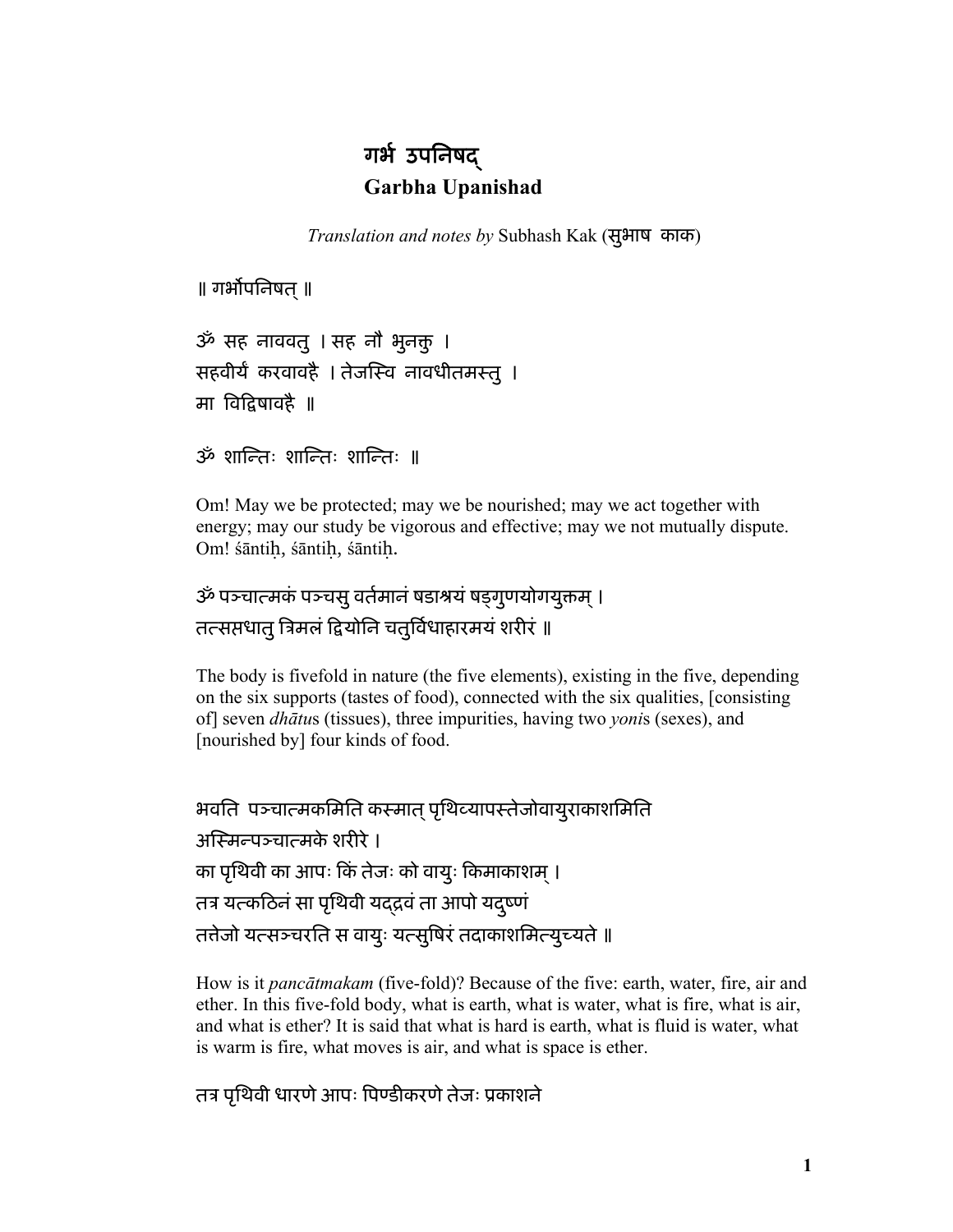```
वायुर्गमने आकाशमवकाशप्रदाने ।
पृथक् श्रोत्रे शब्दोपलब्धौ त्वक् स्पर्शे चक्षुषी रूपे जिह्वा रसने
नासिकाssघ्राणे उपस्थश्वानन्दनेsपानमुत्सर्गे बुदध्या
बुदध्यति मनसा सङ्कल्पयति वाचा वदति ।
```
There the earth is to support, water is to consolidate, fire is for light, air is for movement, and ether is to provide space. Separately, ears are to receive words, the skin for touch, eyes to see form, tongue for taste, and nose for smell. The genitalia are for pleasure and *apana* for evacuation. One cognizes with the intellect (*buddhi*), envisions with the mind (*manas*), and speaks with words ( $v\bar{a}k$ ).

# षडाश्रयमिति कस्मात् मधुराम्ललवणतिक्तकटुकषायरसान्विन्दते । षड़जर्षभगान्धारमध्यमपञ्चमधैवतनिषादाश्वेति । डष्टानिष्टशब्दसंज्ञाः प्रणिधानद्दशविधा भवन्ति ॥ १ ॥

How is the six-fold support? It is said to be the six tastes [of food]: sweet, acid, salty, pungent, bitter, and astringent. And sadja, rsabha, gāndhāra, pancama, *madhyama, dhaivata, nisāda*, together with agreeable and disagreeable sounds and prayer, make ten categories.

```
शुक्लो रक्तः कृष्णो धूम्रः पीतः कपिलः पाण्डुर इति ।
सप्तधातुमिति कस्मात् यदा देवदत्तस्य द्रव्यादिविषया जायन्ते ॥
परस्परं सौम्यगुणत्वात् षड़िवधो रसो
रसाच्छोणितं शोणितान्मांसं मांसान्मेदो मेदसः
स्नावा स्नाव्नोऽस्थीन्यस्थिभ्यो मज्जा मज्ज्ञः शुक्रं
शुक्रशोणितसंयोगादावर्तते गर्भो हृदि व्यवस्थां नयति ।
```
It has white, red, black, smoky gray, yellow, tawny and pale as the colours. What are the seven *dhātus* (tissues) when Devadatta (any person) desires enjoyment of objects? From the proper combination of qualities, six types of taste (rasa) emerge. From relish of food, blood is created, from it flesh, thence fat, bones, marrow, semen. By the combination of semen and blood the embryo (garbha) is born, and its growth is regulated by the heart (mother's heartbeat as well as the  $embryo's$ ).

```
हृदयेऽन्तराग्निः अग्निस्थाने पित्तं पित्तस्थाने
वायुः वायुस्थाने हृदयं प्राजापत्यात्क्रमात् ॥ २ ॥
```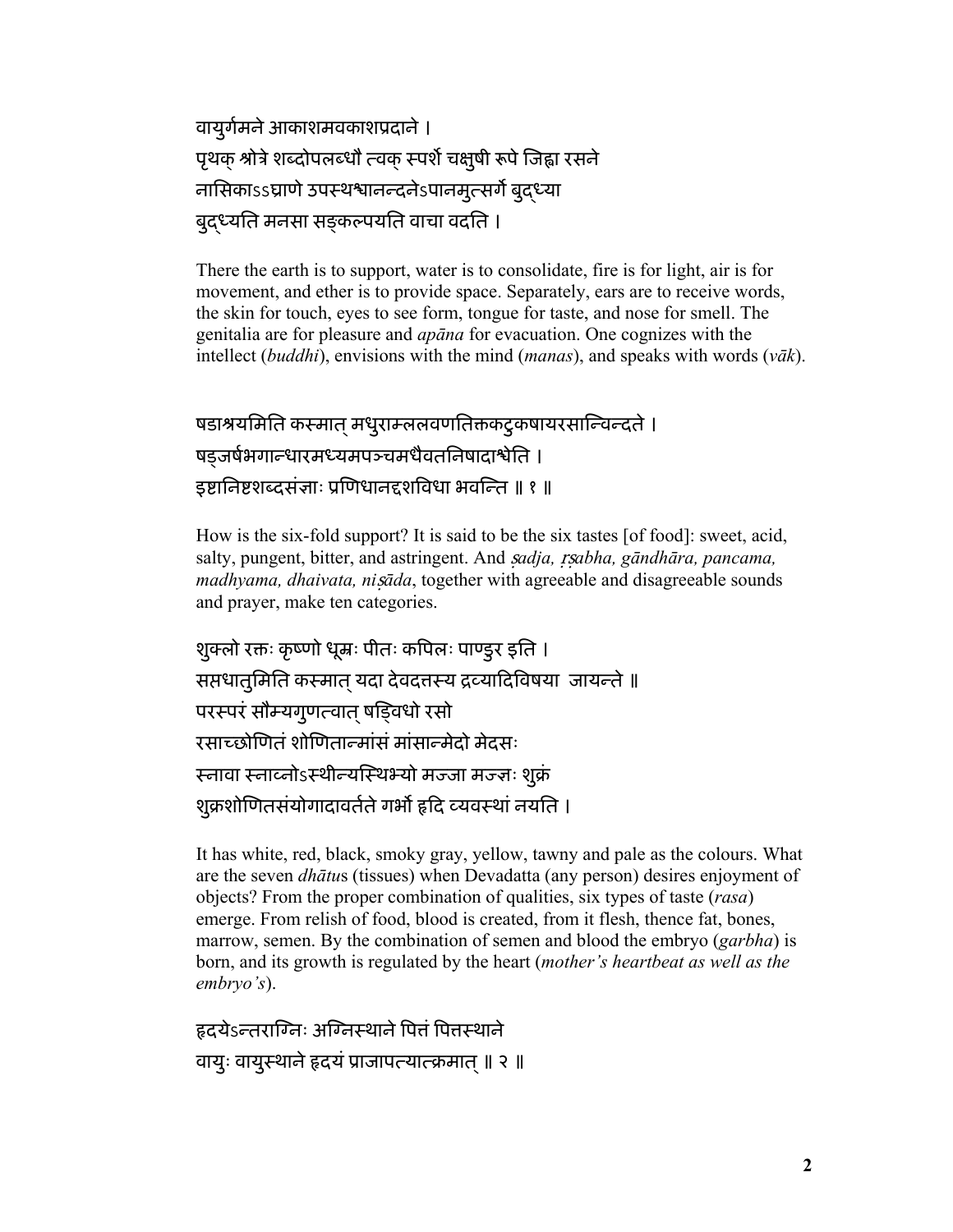[The seven *dhātu*s] are in the heart where there's inner fire; at the place of the fire is *pitta* (bile); at the *pitta-*organs is movement (*vāyu)*; and at the *vāyu*-place is the heart, all growing in order according to the law (*Prajāpati*).

ऋतुकाले संप्रयोगादेकरात्रोषितं कलिलं भवति सप्तरात्रोषितं बुद्धदं भवति अर्धमासाभ्यन्तरेण पिण्डो भवति मासाभ्यन्तरेण कठिनो भवति मासद्वयेन शिरः संपद्यते मासत्रयेण पादप्रवेशो भवति ।

When ready, on the joining [of the male and female], [the embryo] after [a day] and night is in a mixed (semi-fluid) state; after seven days it becomes a bubble; after a fortnight, a solid mass, and in a month, it hardens. In two months, it develops the head; in three months, the feet grow.

```
अथ चतुर्थे मासे जठरकटिप्रदेशो भवति ।
पञ्चमे मासे पृष्ठवंशो भवति ।
षष्ठे मासे मुखनासिकाक्षिश्रोत्राणि भवन्ति ।
```
In the fourth month, belly and hip are formed; in the fifth month, the backbone is formed; in the sixth month, nose, eyes and ears are formed.

### सप्तमे मासे जीवेन संयुक्तो भवति ।

## अष्टमे मासे सर्वसंपूर्णो भवति ।

In the seventh month, [the embryo] comes to have the *jīva* (conscious self), and in the eighth month, it becomes complete in every sense.

# पितू रेतोऽतिरिकात् पुरुषो भवति ।

मात्ः रेतोऽतिरिक्तात्स्त्रियो भवन्त्युभयोर्बीजतुल्यत्वान्नपुंसको भवति ।

If the father's seed is more potent, it becomes male; if the mother's seed is stronger, it becomes female. If the seeds are equal, it becomes an intersexual (*napumsaka*, neither male, nor female).

## व्याकुलितमनसोऽन्धाः खञ्जाः कुब्जा वामना भवन्ति ।

# अन्योन्यवायुपरिपीडितशुक्रद्वैध्यादिद्वधा

## तनुः स्यात्ततो युग्माः प्रजायन्ते ॥

If [at the time of impregnation] the parents are agitated, the child will be blind, crippled, hunch-backed or stunted. If the vital air moves around, the seed enters in two parts, resulting in twins.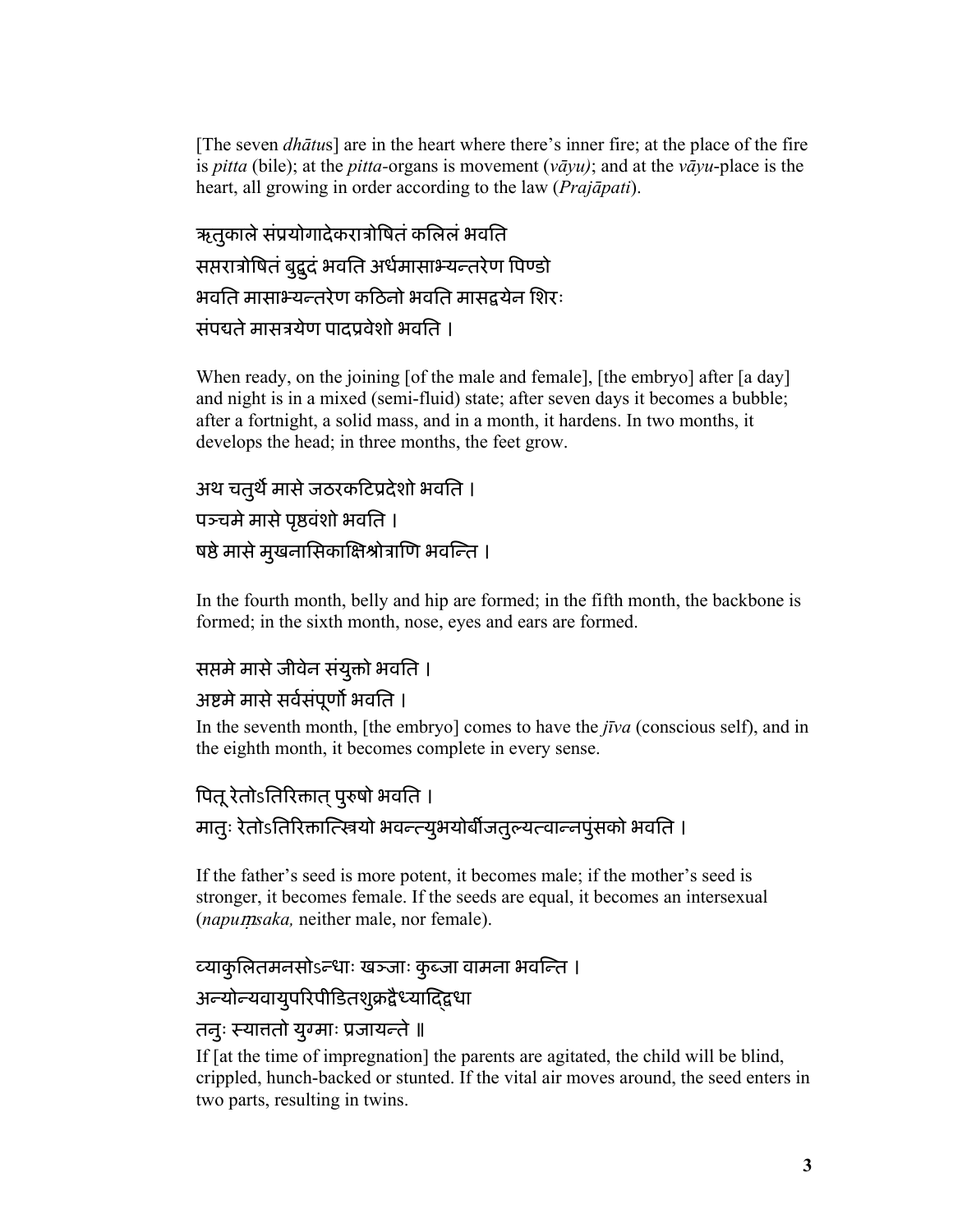पञ्चात्मकः समर्थः पञ्चात्मकतेजसेद्धरसश्च सम्यग्ज्ञानात ध्यानात अक्षरमोङ्कारं चिन्तयति । तदेतदेकाक्षरं ज्ञात्वाऽष्टौ प्रकृतयः षोडश विकाराः शरीरे तस्यैवे देहिनाम ।

Enabled by the five-fold self, the intelligence of the five elements emerges, and he meditates on the imperishable syllable Om. With the knowledge of the syllable, he understands the eight natures [five sense organs, the mind, intellect and ego] and their sixteen modifications belong to the self residing in the body.

```
अथ मात्राऽशितपीतनाडीसूत्रगतेन प्राण आप्यायते ।
अथ नवमे मासि सर्वलक्षणसंपूर्णो भवति पूर्वजातीः स्मरति
कृताकृतं च कर्म विभाति शुभाशुभं च कर्म विन्दति ॥ ३ ॥
```
Whatever is consumed or drunk by the mother passes through the nerves and vessels to the child, becoming the source of his satisfaction. During the ninth month, all outer signs attain completeness. And he is reminded of his previous birth, and recounts the good and bad deeds committed.

नानायोनिसहस्राणि दृष्टवा चैव ततो मया । आहारा विविधा भूक्ताः पीताश्व विविधाः स्तनाः ॥ जातस्यैव मृतस्यैव जन्म चैव पुनः पुनः । .<br>अहो दुःखोदधौ मग्नः न पश्यामि प्रतिक्रियाम् ॥ यन्मया परिजनस्यार्थे कृतं कर्म शुभाशुभम । एकाकी तेन दह्यामि गतास्ते फलभोगिनः ॥

He thinks: I have seen thousands of wombs, eaten several kinds of food and sucked many breasts. Born and dead again and again, I am immersed in grief but see no remedy. Thinking of my good and bad deeds, I am suffering alone, although the bodies that enjoyed the fruits are gone.

```
यदि योन्यां प्रमूञ्चामि सांख्यं योगं समाश्रये ।
अशुभक्षयकर्तारं फलमुक्तिप्रदायकम् ॥
यदि योन्यां प्रमुञ्चामि तं प्रपद्ये महेश्वरम् ।
```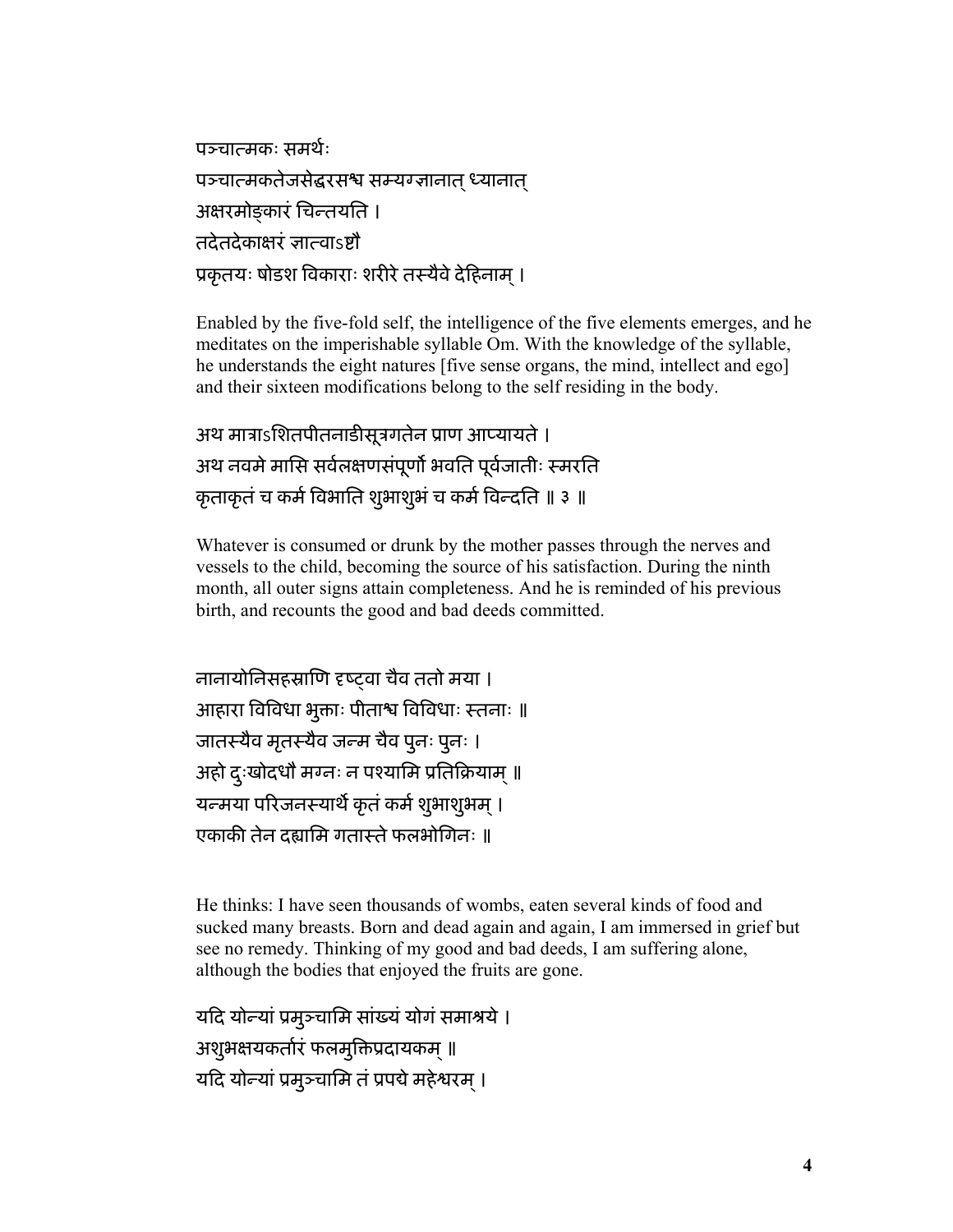## अशुभक्षयकर्तारं फलमुक्तिप्रदायकम् ॥

When I get out of this womb, I will take refuge in Sankhya-Yoga, which destroys misery and yields liberation; when I get out of this womb, I will take refuge in Maheśvara, who destroys misery and grants liberation.

```
यदि योन्यां प्रमुञ्चामि तं प्रपद्ये
भगवन्तं नारायणं देवम् ।
अशुभक्षयकर्तारं फलमुक्तिप्रदायकम् ।
यदि योन्यां प्रमूञ्चामि ध्याये ब्रह्म सनातनम् ॥
```
When I get out of this womb, I will take refuge in Nārāyana, who destroys misery and grants liberation. When I get out of this womb, I will meditate on the eternal Brahman.

```
अथ जन्तुः स्त्रीयोनिशतं योनिद्वारि
संप्राप्तो यन्त्रेणापीड्यमानो महता दुःखेन जातमात्रस्तु
वैष्णवेन वायुना संस्पृश्यते तदा न स्मरति जन्ममरणं
न च कर्म शुभाशुभम ॥ ४ ॥
```
When he reaches the birth canal and comes out of it with great difficulty, he is touched by an all-pervading movement [Maya] that causes him to forget previous births and the good and the bad deeds performed therein.

```
शरीरमिति कस्मात
साक्षादग्नयो ह्यत्र श्रियन्ते ज्ञानाग्निर्दर्शनाग्निः कोष्ठाग्निरिति ।
तत्र कोष्ठाग्निर्तामाशितपीतलेह्यचोष्यं पचतीति ।
दर्शनाग्नी रूपादीनां दर्शनं करोति ।
ज्ञानाग्निः शुभाशुभं च कर्म विन्दति ।
```
Why the body is called *sarīram*. It has three fires – namely, *jñānāgni*, *darsanāgni* and kosthāgni. Of these, kosthāgni is that fire which enables the digestion of all that is eaten; *darsanagni* is the fire that gives the power of seeing forms; *jnanagni* is that fire of knowledge which enables one to distinguish between good and bad actions.

तत्र त्रीणि स्थाताति भवन्ति हृदये दक्षिणाग्निरुदरे गार्हपत्यं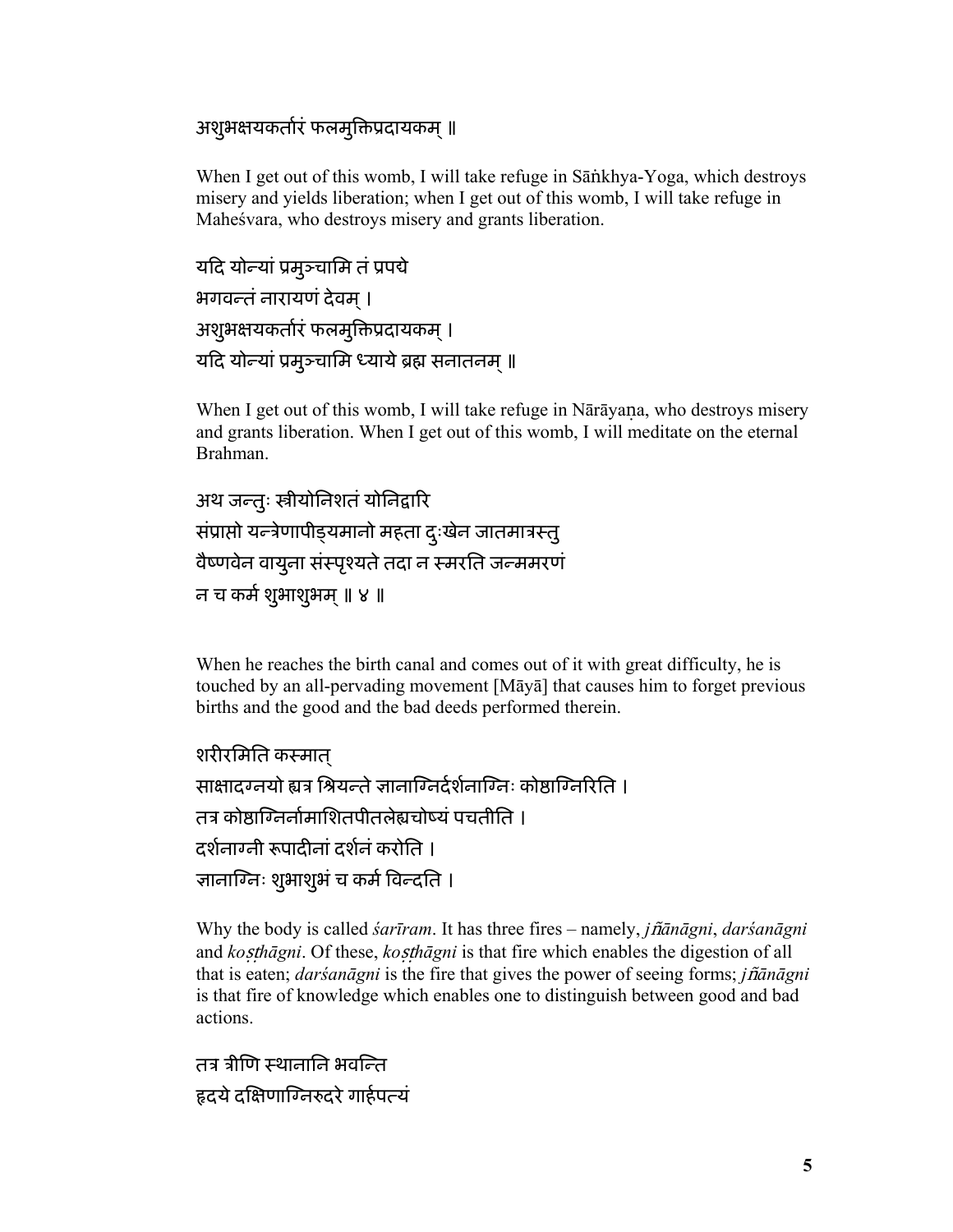मुखमाहवनीयमात्मा यजमानो मनो ब्रह्मा लोभादयः पशवो धृतिर्दीक्षा सन्तोषश्च बुद्धीन्द्रियाणि यज्ञपात्राणि कर्मेन्द्रियाणि हवींषि शिरः कपालं केशा दर्भा मुखमन्तर्वेदिः चतुष्कपालं शिरः षोडश पार्श्वदन्तोष्ठपटलानि ।

They have three places. At the heart is the *daksinagni*, in the belly is the *gārhapatya*, in the mouth is the  $\bar{a}h$ *avantya. Atman* is the *yajamāna* (sacrificer); the mind is the Brahma (the doer); greed and so on [anger, jealousy] are animals [of sacrifice]; mental strength is the vow; contentment and the organs of intellect are the instruments of the vajña (sacrifice); the action organs are the sacrificial objects (comparable to the havis or the rice); the head or the skull is the utensil; the hair thereon is the *darbha* (the dried grass used in homa); the mouth is the inner altar, the head are the four cups, and the two rows of teeth are the sixteen cups (*kapāla*) [of the sacrifice].

सप्तोत्तरं मर्मशतं साशीतिकं सन्धिशतं सनवकं स्नायुशतं सप्त शिरासतानि पञ्च मज्जाशतानि अस्थीनि च ह वै त्रीणि शतानि षष्टिश्वार्धचतस्रो रोमाणि कोट्यो हृदयं पलान्यष्टौ द्वादश पलानि जिह्वा पित्तप्रस्थं कफस्याढकं शुक्लं कुडवं मेदः प्रस्थौ द्वावनियतं मूत्रपुरीषमाहारपरिमाणात् ॥ ५॥

[The human body] consists of 107 *marmas* (weak or sensitive spots), 180 sutures or junction points, 109 snāyu (sinews), 700 channels, 500 majjā (muscle), 360 bones, and forty five million hairs. The heart weighs 8 palas and the tongue weights 12 palas. It has one prastha of pitta (bile), one  $\bar{a}$  dhaka of kapha, one kudava of sukra, and two prasthas of fat. The measure of the urinary or solid excretions is dependent on the intake. [1  $pala = 45.5$  grammes; 1  $prastham = 728$ grammes; 1  $\bar{a}$ *dhakam* = 2,912 grammes; 1 *kudavam* = 182 grammes]

### पैप्पलादं मोक्षशास्त्रं

### परिसमाप्तं पैप्पलादं मोक्षशास्त्रं परिसमाप्तमिति ॥

This Moksa Śāstra was enunciated by the sage Pippalāda. This Moksa Śāstra was enunciated by the sage Pippalada.

### ॐ इति गर्भोपनिषत्समाप्ता ॥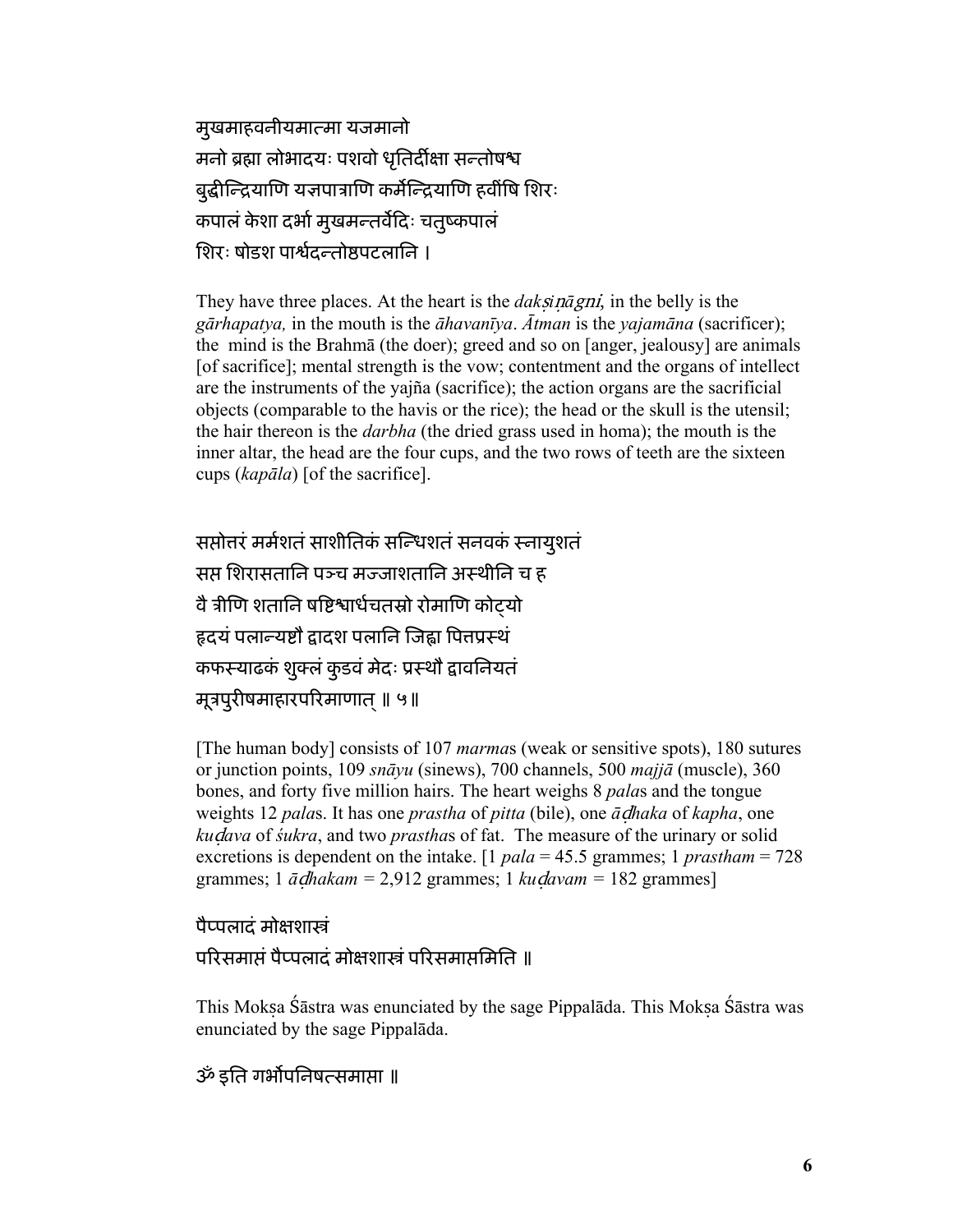### **Notes**

### **1. Pippalāda and his date**

The first question concerns the date of the Garbha Upanisad. Since it is ascribed to Pippalāda, we need to determine this sage's place in the Vedic tradition, although it is believed that the text may not be as old as the sage. Pippalāda is also the instructing sage of the Praśna Upanisad and the author of the Atharvaveda śākhā named after him (Paippalāda śākhā). As a principal arranger of the Atharvaveda, he should be assigned to at least the middle of the second millennium BCE, if the Rgveda is to be taken to be no later than  $2000$  BCE, as is suggested by hydrological evidence related to the drying up of the Sarasvatī river around this time, and the fact that the Rgveda celebrates this river as the great river of its time, flowing from the mountains to the sea.

According to the Purānas, Pippalāda was the disciple of the Rsi Vedasparsa, and he instructed Yudhisthira in the significance of the Angāravrata, which is based on a dialogue between Śukra and Virocana.

The physiological knowledge in the Garbha Upanisad is consistent with that found in the oldest Upanisads. Like the other texts, it speaks of recursion, but it doesn't list as many channels (veins and nerves) as the other texts do. This indicates that this Upanisad may be older than what has been assumed.

Pippalāda answers six questions in the Praśna Upanisad, a number that is reminiscent of the six *darśanas*. The six questions touch upon six different aspects of reality: forms (nyāya), basis of life (mīmāmsā), origins (sāmkhya), devas within (yoga), next world (vedānta), and modifications (vaiśesika). This is not an argument for the lateness of the Praśna Upanisad, but rather for the remote antiquity of six bases to reality, which mirroring the six directions.

### **2. Recursion**

Recursion, the mirroring of the cosmos at several levels, including at the level of the body, is one of the central ideas of the Upanisads. It is clearly stated, for example, in the Chāndogya Up. 8.1.1 and 3, where we are told that within the heart is this small place with the heaven, earth, sun, moon, and stars where the lights of the universe shine.

अथ यदिदमस्मिन्ब्रह्मपुरे दहरं पुण्डरीकं वेश्म दहरोऽस्मिन्नन्तराकाशस्तस्मिन्यदन्तस्तदन्वेष्टव्यं तद्वाव विजिज्ञासितव्यमिति ॥ ८. १. १ ॥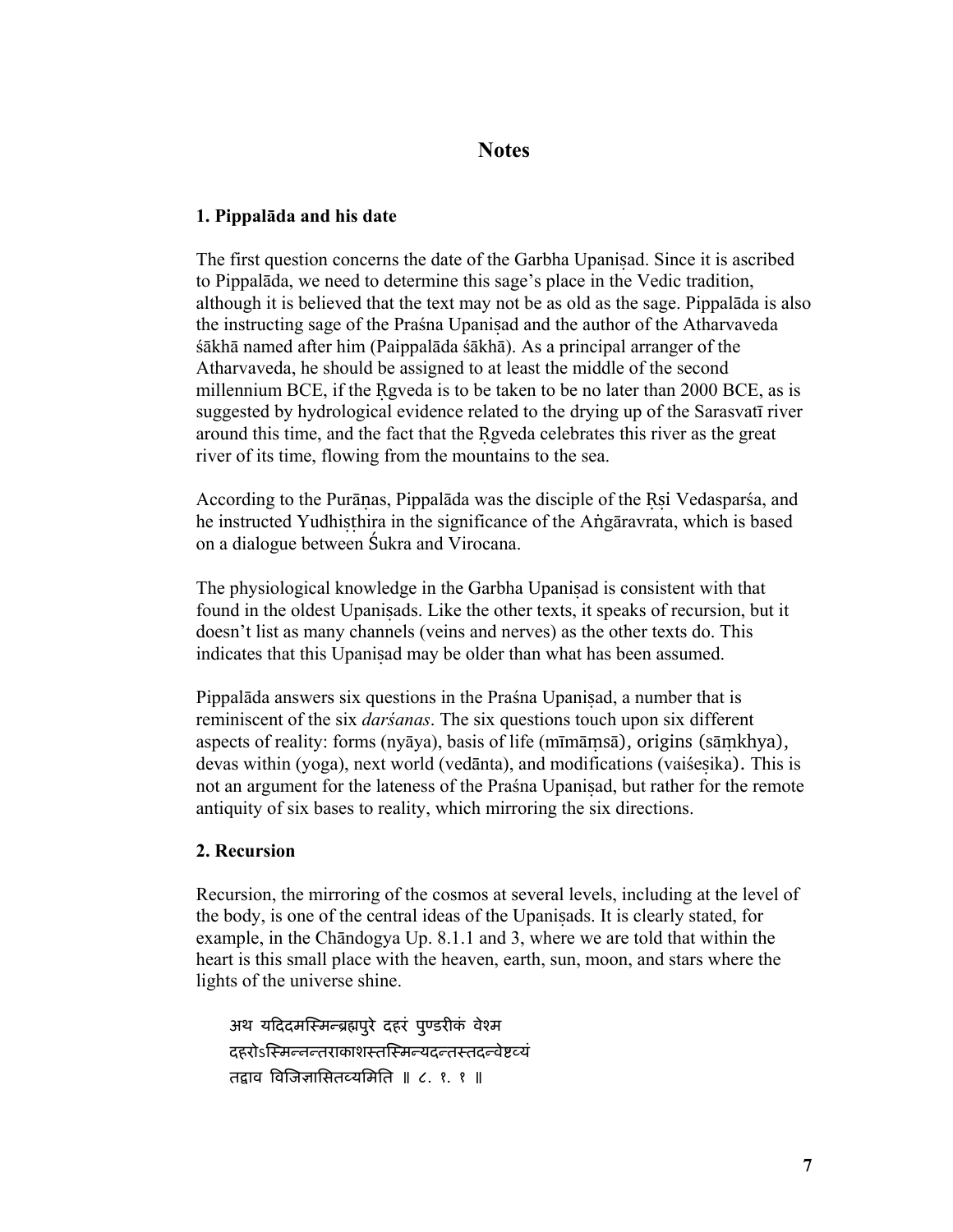यावान्वा अयमाकाशस्तावानेषोऽन्तर्हृदय आकाश उभे अस्मिन्यावापृथिवी अन्तरेव समाहिते उभावग्निश्व वायुश्व सूर्याचन्द्रमसाव्औ विद्युन्नक्षत्राणि यच्चास्येहास्ति यच्च नास्ति सर्व तदस्मिन्समाहितमिति ॥ छान्दोग्योपनिषद ८. १. ३ ॥

There is in this city of Brahman (the body) the mansion in the shape of a lotus and in it the small inner *ākāśa* (sky). What lies there that should be sought, which one should seek to understand?'

As large indeed as is this *ākāśa*, so large is that *ākāśa* in the heart. Within it are contained both heaven and earth, both fire and air, both sun and moon, lightning and stars; whatever there is of him (Self) in this world and whatever is not, all that is contained within it. (*Chandogya Up. 8.1.1 and 8.1.3*)

This recursion is also expressed across time, and it leads to a variety of paradoxes that, the Vedas tell us, cannot be explained away by language. It is described most clearly in the last (fifth) section of the Garbha Upanisad in which the body itself is seen as the ground of the sacrifice.

Speaking of recursion, one must also mention "hiranyagarbha," the golden womb out of which, the Veda tells us, the universe emerged. In an abstract sense, creation at the cosmic level is to be understood in a sense similar to that at the individual level.

#### **3. Physiology and consciousness**

Now we consider the most interesting assertion that the body consists of 107 *marma*s (weak spots), 180 sutures or junction points, 109 *snāyu* (sinews), 700 veins, 500 *majjā* (muscle), 360 bones, and forty five million hairs.

The numbers 180 and 360 are obviously astronomical and related to the number of days in the civil year. Their occurrence is the assertion of the mirroring of the cosmos in the body.

The numbers 107 and 109 are also, but less obviously, astronomically related. I have shown elsewhere (see the references below) that the Vedic rsis characterized the universe by the measure of 108, for it represents the distance to the sun and the moon from the earth, in multiples of their respective diameters. If the body mirrors the universe, it will have 108 parts, with 107 vulnerable joints (*marma*s), and 109 lashes to hold them together (*snāyu*)*.* 

Other Upanisads (e.g. Aitareya 3.3) speak of four kinds of life: born alive, born from egg, born from moisture (insects), and born from germ (plants).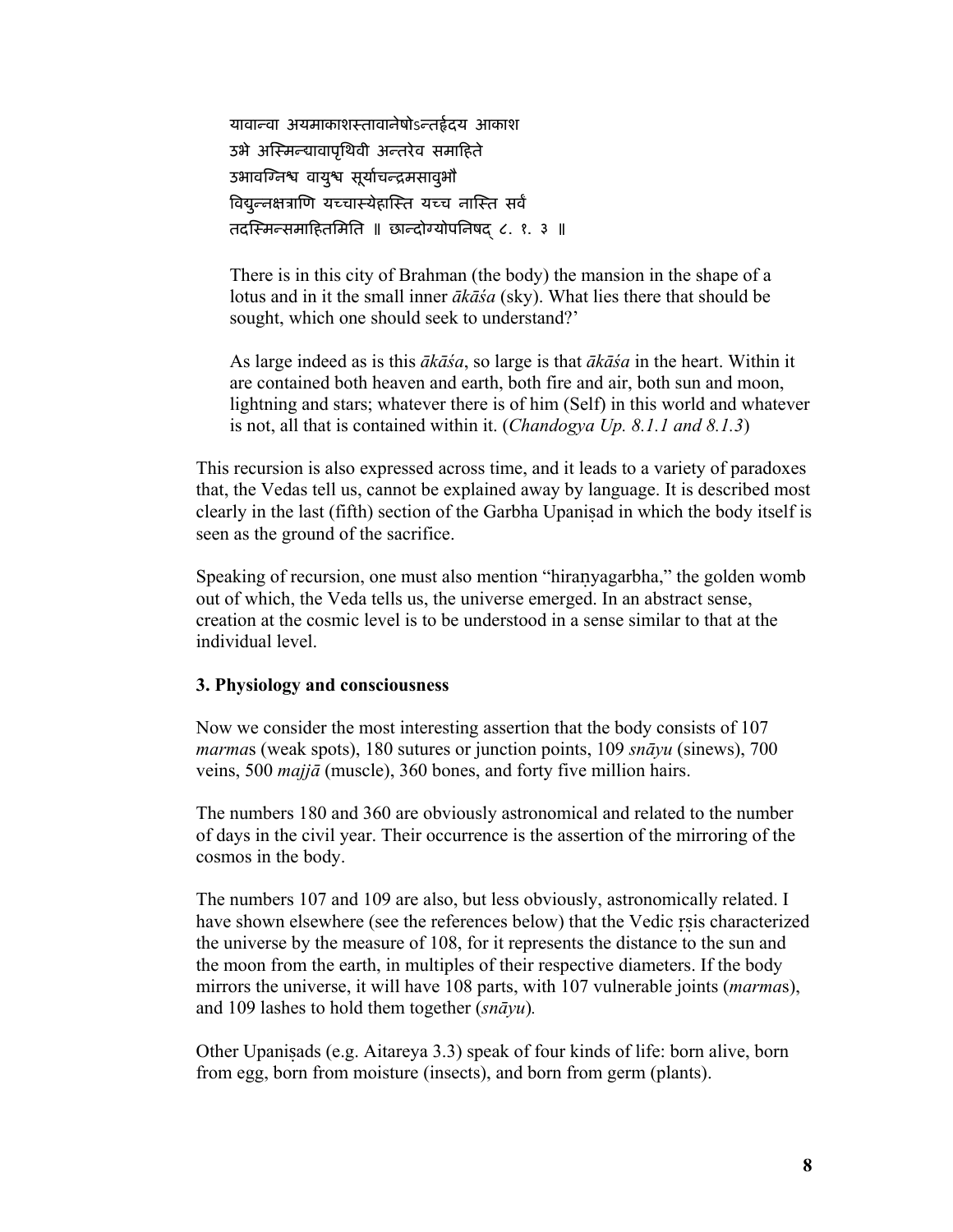बीजानीतराणि चेतराणि चाण्डजानि च जारुजानि च स्वेदजानि चोद्भिज्जानि चाश्वा गावः पुरुषा हस्तिनो यत्किञ्चेदं प्राणि जङ्गमं च पतत्रि च यच्च स्थावरं सर्वं तत्प्रज्ञानेत्रं प्रज्ञाने प्रतिष्ठितं प्रज्ञानेत्रो लोकः प्रज्ञा प्रतिष्ठा प्रज्ञानं ब्रह्म ॥ ऐतरेय उपनिषत् ३.॥

[These all] are born of eggs, of wombs, of moisture, and of sprouts, namely horses, cattle, men, elephants, and all creatures that there are that move or fly and those that do not move. All these are guided by consciousness and supported by consciousness; the basis is consciousness. Consciousness is Brahman. (Aitareya Up. 3.3)

Consciousness is not taken to exist only in the human, but in all life.

#### 4. Channels in the body (nerves)

The count of 700 channels does not go to the usual details that are to be found in other Upanisads. Thus Pippalāda instructs Āślavāyana in Praśna Upanisad 3.6:

अत्रैतदेकशतं नाडीनं तासां शतं शतमेकैकस्या द्वासप्ततिर्द्वासप्ततिः प्रतिशाखानाडीसहस्राणि भवन्त्यास् व्यानश्वरति ॥ प्रश्नोपनिषत् ३.६ ॥

Here there are one hundred and one channels; each of these has one hundred more; each further has seventy-two thousand branching channels, through which the *vyāna* (breath) courses. (Praśna Upanisad 3.6)

This means that the total number of channels (veins, nerves) equals:

 $101 + 101 \times 100 + 101 \times 100 \times 72{,}000 = 727{,}210{,}201$ .

Of these, the most significant channel is the *susumna*.

Brhadāranyaka Upanisad 2.1.19 speaks of how the Self returns to the body along the 72,000 hitā channels, which branch off from the heart to all parts of the body. This together with a further description of these nerves of four colours is described well in the Kausītaki Brāhmana Upanisad:

हिता नाम हृदयस्य नाड्यो हृदयात्पुरीततमभिप्रतन्वन्ति यथा सहस्रधा केशो विपाटितस्तावदण्ट्यः पिङ्गलस्याणिम्ना तिष्ठन्ति। शुक्लस्य कृष्णस्य पीतस्य लोहितस्येति तासु तदा भवति। यदा सुप्तः स्वप्नं न कंचन पश्यत्यथास्मिन्प्राण एवैकधा भवति तथैनं वाक्सर्वैर्नामभिः सहाप्येति मनः सर्वेध्यतिः सहाप्येति चक्षुः सर्वै रूपैः सहाप्येति श्रोत्रं सर्वैः शब्दैः सहाप्येति मनः सर्वैर्ध्यातैः सहाप्येति स यदा प्रतिबुध्यते यथाग्नेज्वेलतो विस्फुलिङ्गा विप्रतिष्ठेरन्नेवमेवैतस्मादात्मनः प्राणा यथायतनं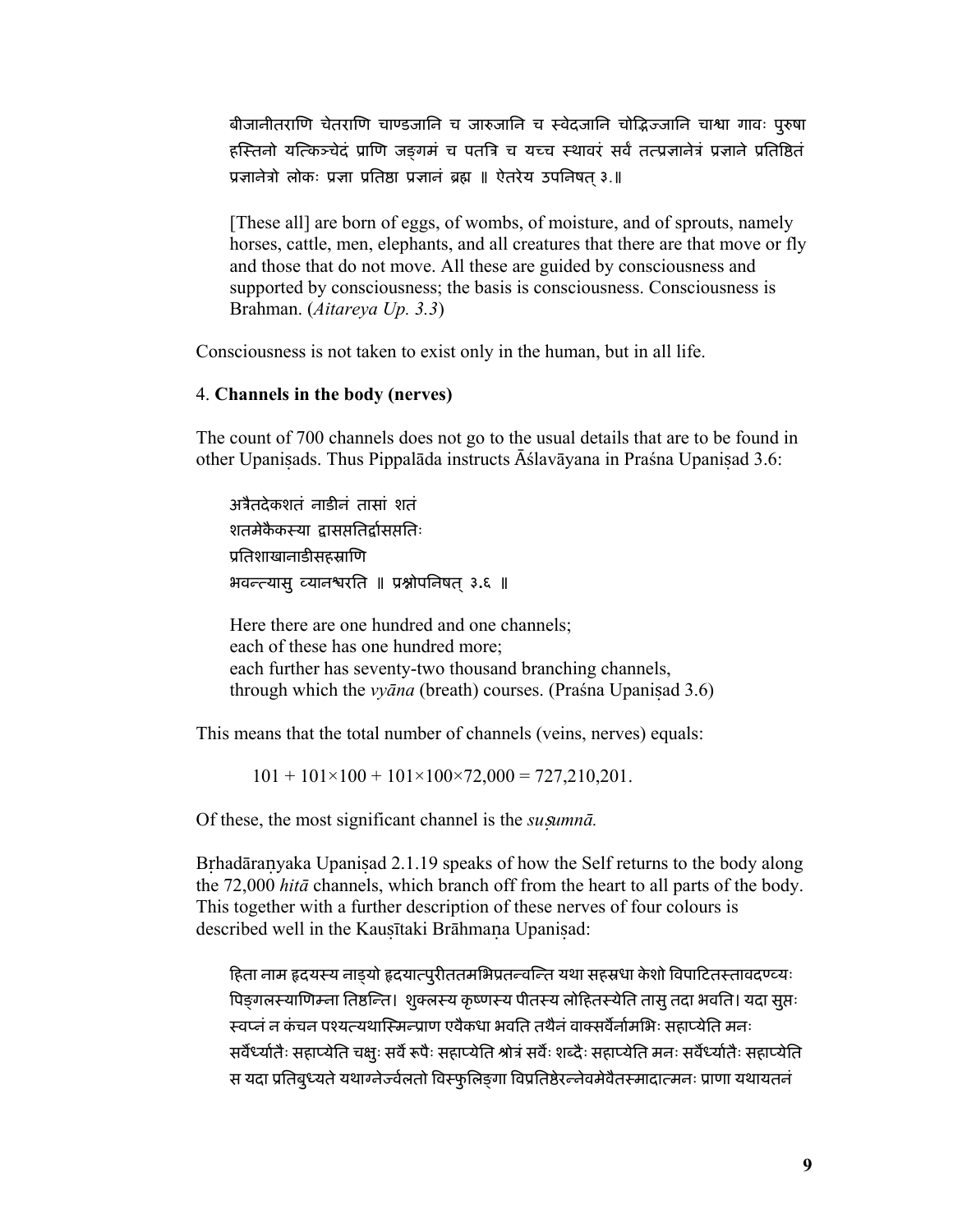विप्रतिष्ठन्ते प्राणेभ्यो देवा देवेभ्यो लोकास्तद्यथा क्षुरः क्षुरध्याने हितः स्याद्विश्वंभरो वा विश्वंभरकुलाय एवमेवैष प्राज्ञ आत्मेदं शरीरमनुप्रविष्ट आ लोमभ्य आ नखेभ्यः ॥ ४. १९. ॥

तमेतमात्मानमेतमात्मनोऽन्ववस्यति यथा श्रेष्ठिनं स्वास्तद्यथा श्रेष्ठैः स्वैर्भुङ्क्ते यथा वा श्रेष्ठिनं स्वा भुञ्जन्त एवमेवैष प्राज्ञ आत्मैतैरात्मभिर्भुङ्क्ते यथा श्रेष्ठी स्वैरेवं वैतमात्मानमेत आत्मनोऽन्ववस्यन्ति यथा श्रेष्ठिनं स्वाः स यावद्ध वा इन्द्र एतमात्मानं न विजज्ञौ तावदेनमसुरा अभिबभूवुः स यदा विजज्ञावथ हत्वासुरान्विजित्य सर्वेषां भूतानां श्रैष्ठ्यं स्वाराज्यमाधिपत्यं पर्यति तथो एवैवं विद्वान्सर्वेषां भूतानां श्रैष्ठयं स्वाराज्यमाधिपत्यं पर्येति य एवं वेद य एवं वेद ॥ कौषीतकिब्राह्मणोपनिषत ४. २० ॥

The nerves of the heart named *hitā* extend from the heart of the person towards the surrounding body. Fine as a hair divided a thousand-fold, they stand full of thin essence of various colours, white, black, yellow, and red. In these one remains when sleeping and sees no dream, becoming one with the prāna alone. Then speech with all names goes to it, the eye with all forms goes to it, the ear with all sounds goes to it, and the mind with all thoughts goes to it. And when he awakes, then as from a blazing fire sparks proceed in all directions, thus from that self the prānas proceed, each towards its place, from the prānas the gods (the senses), from the gods the worlds. And as a razor might be placed in a razor-case, or as fire in the fire-place, even so this conscious self enters the body to the very hairs and nails.

On that self depend other selves, as the men follow the chief, or as his own people are of service to the chief, even so these other selves are of service to that self. So long Indra did not understand this self, the Asuras defeated him. When he understood this, striking down and conquering the Asuras, he attained pre-eminence among all gods and all beings, sovereignty and supremacy. And thus also he who knows this obtains pre-eminence among all beings, sovereignty, supremacy - he who knows this, yes, he who knows this. (*Kau*¬*ītaki Brāhma*ª*a Upani*¬*ad 4.19-20*)

#### **5. Causal chain and birth**

In Section 4, the Upanisad speaks of how the newborn forgets the causal chain at the moment of birth. This echoes the Bhagavad Gītā:

इच्छाद्वेषसमुत्थेन द्वन्द्वमोहेन भारत । सर्वभूतानि संमोहं सर्गे यान्ति परन्तप ॥ भगवद्गीता ७- २७॥

By the rising together of desire and envy by the confusion of duality, all beings, when born, fall into the state of forgetting. (*Bhagavad Gītā 7.27*)